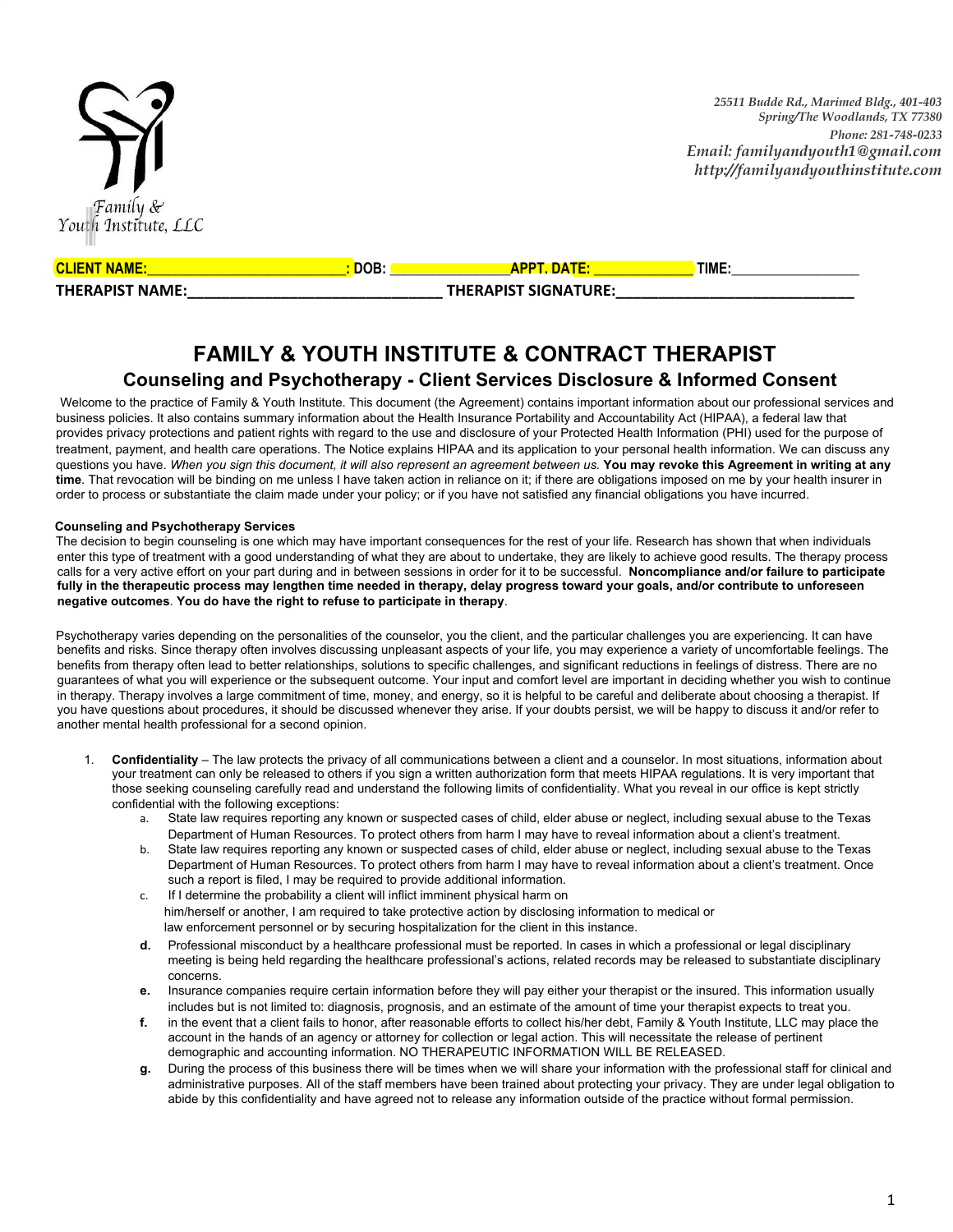

| <b>CLIENT NAME:</b> | DOB. | <b>DATF</b><br><b>ADDT</b>  | TIME. |
|---------------------|------|-----------------------------|-------|
| THERAPIST NAME:     |      | <b>THERAPIST SIGNATURE:</b> |       |

- **h.** Although you will probably meet with only one counselor, you are receiving services from the office of FYI. Consequently, you MAY have a paper file holding disclosure statements, demographic data, and consent to release information forms in our office. (Records beginning in 2019 will be stored electronically.) All therapists and staff may have necessary access to this file. Access to personal notes is not available to therapists not assigned to your case since we utilize THERAPY NOTES, LLC, an online, HIPPA compliant software, to manage and store client notes and financial information. FYI counselors and staff consult with each other about our work. In most cases, we need to share protected information within FYI for both clinical and administrative purposes, such as scheduling, records management, and quality assurance.
	- The situations below require a written consent or authorization before I am permitted to disclose your information.
		- i. The counselor-client privilege law protects your client information. Please consult your attorney or determine whether the court would be likely to order me to disclose information. I cannot provide your information without your or a legal representative's written authorization. However, if the Court subpoenas your records, I am legally bound to deliver them without your consent.
		- ii. I may need to consult with another professional (i.e. your physician) about your evaluation or treatment. If any of these situations arise, I will make every effort to fully discuss it with you before taking action. I will need a signed release from you or your legal representative and I will limit my disclosure to what is necessary.

#### **\_\_\_\_\_\_\_\_\_\_\_\_\_\_\_\_\_\_\_\_\_\_\_\_\_\_\_\_\_\_\_\_\_\_\_\_\_\_\_\_\_\_\_\_\_\_\_\_\_\_\_\_** *(sign and date)*

I/We have read and fully understand the limits of my/our confidentiality. I/We have had a chance to ask my/our *counselor for clarification regarding the limits of confidentiality.*

- 2. **The Therapeutic Relationship** -- It is important that you understand that it is a professional relationship. Dual relationships are not allowed and may be harmful to clients as they may prevent therapeutic objectivity. While I appreciate your consideration, my professional duty to you precludes my ability to attend any of your personal events or accept any gifts. Your decision to retain me for services or to refer others to me for services is sufficient appreciation for the work that I do. Sexual contact between a client and a counselor is not part of any recognized therapy and is *illegal* in Texas.
- 3. **Client Rights** HIPAA provides you with rights regarding your records and the ability to disclose the information. These rights include requesting that I amend your record, putting restrictions on information from your professional record disclosed to others; requesting an accounting of most disclosures of protected health information you have neither consented to nor authorized; determining the location to which protected information disclosures are sent; having complaints you make about policies and procedures recorded in your records; and the right to a paper copy of this agreement with privacy policies and procedures. HIPAA also affords you the right that I keep health information about you protected. This is your clinical record which includes information about your reasons for seeking therapy, a description of issue(s) which impact your life, a diagnosis, goals set for treatment and progress, medical social treatment history, any past treatment record I receive from other providers, reports of any professional consultations, your billing records, and any reports sent to anyone, including your insurance carrier.
- 4. **Professional Fees** Billing rate for service at FYI may vary based on therapist credentialing level (full licensure versus associate (licensure), service code (length and type of appointment), and educational level (Master's vs Doctorate). A schedule of fees is available for review upon request. Generally, billing rates for fully licensed therapists (LMFTs, LPCs, LCDCs, and LCSWs) will be higher than those for licensed interns (LPC-Associates, LCSW-Interns, LMT-Associates, and LCDC-Interns). Billing rate for those with a Doctorate may be **higher than those with a Master's degree.** Because it is our mission to make counseling services affordable for everyone, our Interns & Associates may provide private pay services at a reduced rate. Student interns may offer pro-bono sessions for qualified clients. Most licensed therapists and associates accept sliding scale pay for qualified clients with **\$60 to \$80 per 45 minutes** being the minimum payment accepted. Each therapist sets his/her own sliding scale minimum. Interns do not accept insurance but may accept sliding scale. Licensed therapists accept some private insurance and some Medicaid. \*\* Other services, including non-emergency phone calls over ten (10) minutes, generating reports, written **communication** requested by clients, consulting with other agencies and professionals at your request, and the time spent performing any other services you may request may be charged to you.\*\* These services are not covered under insurance typically. **\_\_\_\_\_\_\_(Initial and date)**
- 5. **Insurance-** Clients utilizing insurance will be expected to submit co-pays and/or deductibles the day of the visit. We also work with out-of-network clients who are covered by insurance we do not accept. These clients pay us at the time of the visit. Their fee will be the full cash pay cost of our services unless they meet qualifications for sliding scale AND they are working with a therapist who accepts payment on a sliding scale. We will either provide a receipt for services so the client can file with the insurance company for reimbursement, or we may, in some cases, file for clients. Associates and Interns are not credentialed to accept insurance. Therefore, we do not file insurance for their clients. Unless specifically disallowed by the insurance company, insurance may be filed for intern services when interns assist a credentialed therapist by seeing clients in conjunction with and directly under the supervision of the credentialed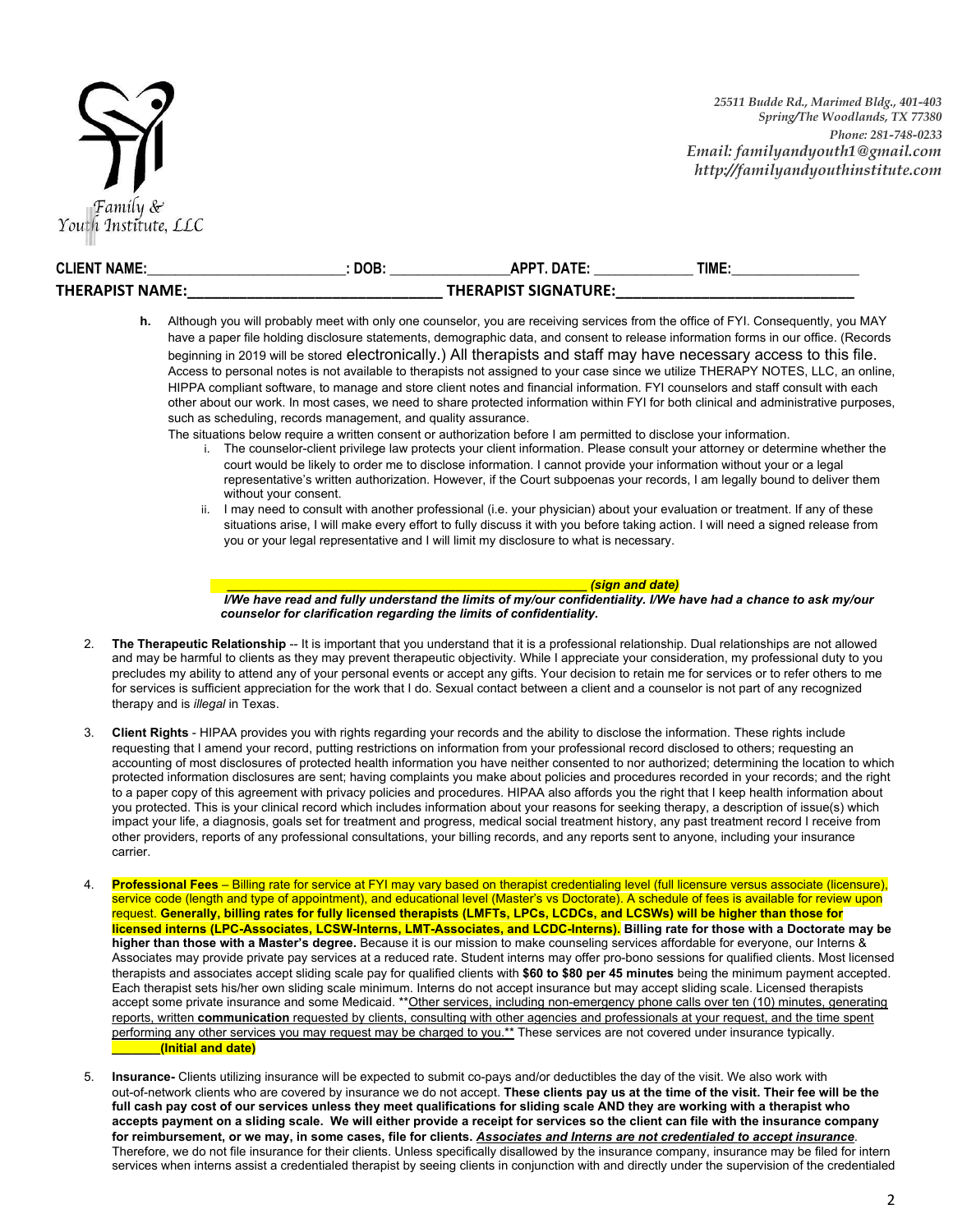

| <b>CLIENT NAME:</b> | DOB: | <b>APPT. DATE:</b>          | TIME: |
|---------------------|------|-----------------------------|-------|
| THERAPIST NAME:     |      | <b>THERAPIST SIGNATURE:</b> |       |

therapist who is their licensed supervisor. Note: Some mental health conditions and diagnoses are not reimbursable through insurance. Likewise, most insurance companies do not cover marriage or family counseling. Clients are expected to cover these costs personally. **\_\_\_\_\_\_\_\_\_\_\_** *(Initial and date)*

- 6. **Payment of all services rendered regardless of whether insurance pays or not.** For your convenience, we accept cash, checks, and credit cards. If payment is not made prior to the third session, your session may be cancelled and may not be rescheduled until payment is received. If your account has not been paid for more than 60 days and arrangements for payment have not been agreed upon, we have the option of using legal means to secure the payment. A \$25 monthly billing charge will apply to unpaid accounts. A \$45.00 fee will be charged for returned checks. **\_\_\_\_\_\_\_\_\_(***Initial and date)*
- 7. **Your insurance company does not guarantee payment of benefits.** They usually require clients to pay a standard amount before reimbursement is allowed (a deductible), and then they pay a percentage of the fee. They may not cover certain diagnosis codes. We advise you to contact your insurance company to determine what your deductible is and what percentage of the fee they pay. The client remains responsible for *payment in full*, including any portion not reimbursed by insurance. **Though FYI does typically check insurance benefits** and acquire preauthorization for covered sessions, the client remains the person primarily responsible for verifying insurance **coverage benefits and acquiring authorization for coverage.** By signing this Agreement, you agree FYI can provide requested information to your carrier. Please be aware we have no control over the confidentiality procedure of third parties once the clinical information leaves our *office.* Typically, third-party payers generate computer records with this information. **\_\_\_\_\_(** *Initial/date)*
- 8. Cancellation of Sessions In consideration of all parties involved, WE REQUIRE AT LEAST 24 BUSINESS HOURS ADVANCE **NOTICE FOR CANCELLED APPOINTMENTS. FYI will collect fees for no shows and late cancellations**. Therapists set aside a personal time for each client. Therapist pay and FYI operating expenses are paid from client and/or insurance payment for those appointments, Notice of cancellations must be received at least **24 business hours** before the scheduled appointment time. Business hours are defined as being hours between 8 A.M. and 5:00 P.M., Monday through Friday. Appointments scheduled for Monday must be cancelled by Friday, between the hours of 8:00 A.M. and 5:00 P.M., 24 business hours before the Monday appointment time. This allows time to contact and schedule other clients who wish to be seen. If clients are able to reschedule a late cancellation at another appointment during the same week, you will not be charged for the missed appointment. **In the event you cannot reschedule within that same week, you will be financially** responsible for the cancelled appointment. It is important to note that insurance companies do not provide reimbursement for **cancelled sessions**. Cancelled sessions are charged at the full cash pay amount. After two no-shows/late cancellations, a client may be asked to pre-pay before future services are rendered. Clients who have prepaid agree to have the entire fee deducted from their prepayment in cases of no shows and late cancellations. **NOTE: A FEE OF \$150 MAY BE CHARGED TO YOUR CREDIT/DEBIT CARD ON FILE WITH** US FOR ANY MISSED APPOINTMENTS THAT ARE NOT CANCELLED 24 BUSINESS HOURS PRIOR TO THE APPOINTMENT TIME. a **\$150.00 (one-hundred, fifty dollars) fee for any missed appointments that do not follow cancellation guidelines.** *( Note: A sliding scale client's late cancellation fee will be adjusted according to the agreed upon, qualifying session rate.)* **Saturday, Sunday,** and cancellations after 5:00 PM are NOT considered within business hours. If FYI does not have a credit card on file, payment will **be collected at the time of your next visit. \_\_\_\_\_\_\_\_\_ (***Initial and date***)**
- **9. Court Proceedings** If you ever become involved in a divorce or custody dispute or other legal proceedings, you need to understand and agree that I, as with most of the therapists at FYI, *do not* provide evaluations or expert testimony in court. You should hire a different mental health professional for any evaluations or testimony you require. This position is based on three reasons: (1) My statements may be seen as biased in your favor because we have a therapeutic relationship; (2) the testimony may affect our therapeutic relationship, and (3) FYI therapists may not be trained as forensic experts. In the event, I am required by subpoena to appear in court for any reason, there will be a charge of \$1,500.00 per 8-hour day with a minimum of \$800 for a half day of 4-hours or less. A charge of \$150 per hour will be collected for each hour over an eight (8) hour day. A non-refundable retainer of \$6,000 must be paid in advance of any court-related work requested. **This** includes tasks such as report preparation, meetings, interviews, in-court time, phone calls, case preparation, clerical work, file copies, conversations with a court appointed amicus or advocate, and any other tasks related to a court case, including, BUT NOT **LIMITED, to divorce and custody cases.** The retainer must be paid before any work commences. Cash, cashier checks, PayPal,Zelle, money orders, credit cards, debit cards, or other forms of payment with fund availability verification will be accepted. Because client appointments must be cancelled in advance, payment of fees will be applicable even in the event of court date postponement, rescheduled dates, case dismissal, negotiated settlements, or determination that my services are not needed. Court preparation and clerical time will be charged at a rate of \$125.00 per hour to be deducted from the retainer. **\_\_\_\_\_\_\_\_\_\_\_\_\_\_(***Initial & date)*
- **10. Emergencies** -- Our telephones are answered by confidential voicemail or our scheduling clerk when we are in session or out of the office**. In some cases, therapists have calls forwarded to their private numbers.** We will make every effort to return calls on the day received, with the exception of weekends and holidays. If you are unable to reach us and cannot wait for a return call, call 911, contact your family physician or go to the nearest emergency room. If we are unavailable for an extended time, a colleague will cover for us. **\_\_\_\_\_\_\_(***Initial & date)*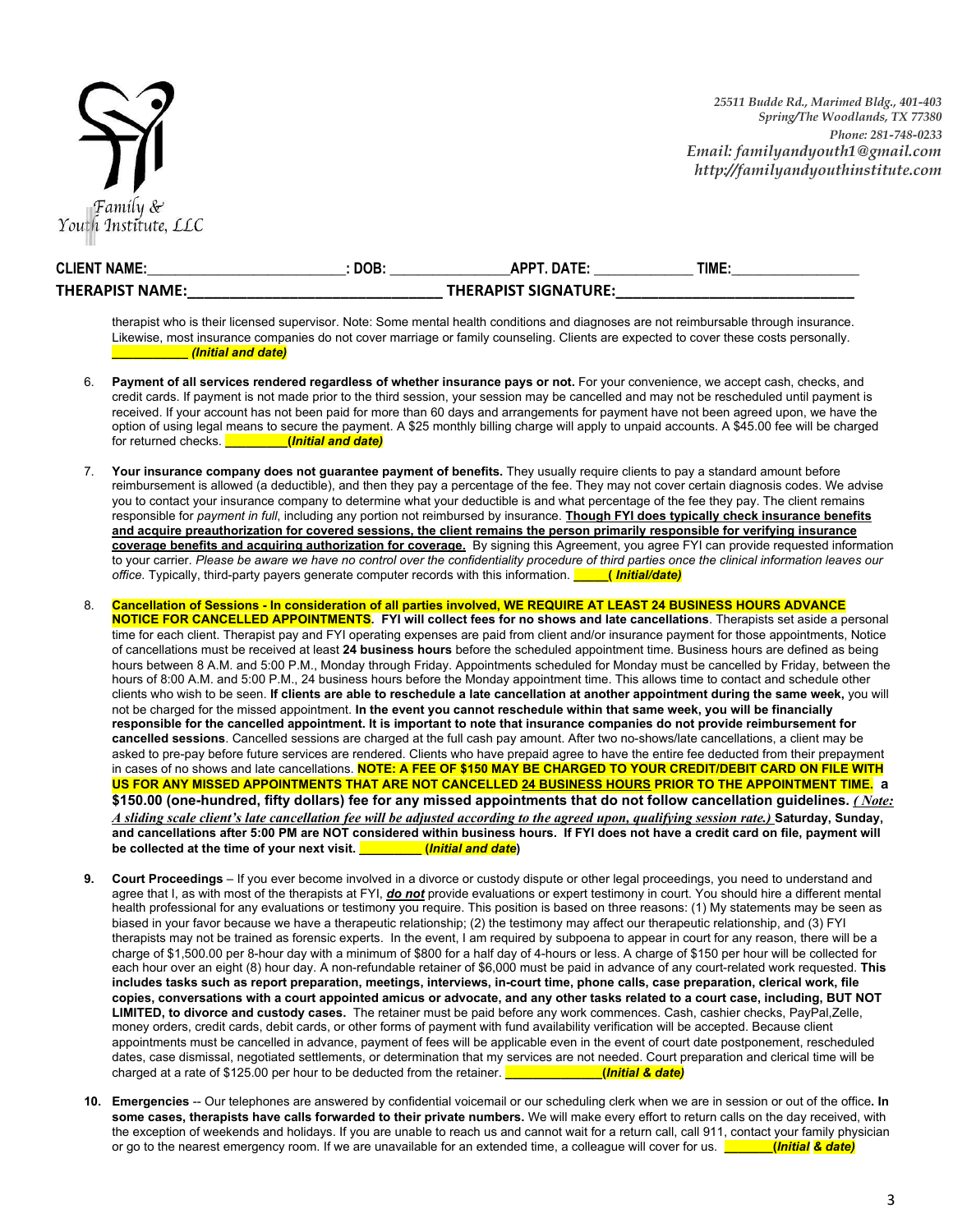

| <b>CLIENT NAME:</b> | DOB: | <b>APPT. DATE:</b>          | TIME |  |
|---------------------|------|-----------------------------|------|--|
| THERAPIST NAME:     |      | <b>THERAPIST SIGNATURE:</b> |      |  |

- **11. Technology Use** -- FYI may use text and/or computer automated systems to remind clients of appointments. FYI makes every effort to ensure client PHI (protected health information) and PI (personal information) are not revealed when using technology. **Email messages from FYI therapist contractors are to be sent via encrypted email services**. Texts should have no client identifying information in them. This includes, but is not limited to, client name, initials, address, phone number, FYI client account number, information alluding to a client and therapist relationship, and/or any other information that may identify the client or the nature of the client's business with FYI. Therapist contractors are cautioned not to use email and/or text as a form of therapeutic intervention and or conversation. Personal phones used for client business must have a screen lock to prevent unauthorized viewing of client content on the phone. Therapists are cautioned not to attach client names, FYI account numbers, initials or any other protected identifying information to client numbers in cell phones. To restate, when client phone numbers are stored in personal phones, information (including but not limited to client names and FYI account numbers) that may allow unauthorized persons to identify the client should not be linked to the client's contact information. Other persons (including but not limited to, children, family members, acquaintances, and/or friends) should not have access to use of the phone that contains any PHI, PI, or any HIPPA covered information on it. On a limited basis and in strict compliance with HIPPA guidelines, FYI may offer the option for phone sessions and/or computer video sessions for clients who are unable to schedule regular appointments in the office. FYI does require the intake session(s) to be held in person and does require face-to-face sessions in the office a minimum or each six (6) weeks. Confidentiality is maintained where possible, but clients using technology options are advised there may be occasions when outside forces may breach security systems in place. Clients are cautioned that contract therapists and FYI cannot insure HIPPA confidentiality when cell phones are turned on in session; therefore, it is suggested all phones, iPads, and other electronic devices be turned off during therapy **sessions.** Phone and video sessions may not be covered under insurance. **\_\_\_\_\_\_\_(***Initial & date)*
- **12. Counseling VIA Technology** Technology-assisted distance counseling for individuals, couples, and groups involves the use of the telephone or the computer. Telemental health counseling involves synchronous distance interaction among counselors and clients using one-to-one or conferencing features of the telephone to communicate. Video based individual Internet counseling involves synchronous distance interaction between counselor and client using what is seen and heard via video to communicate. To utilize technology for therapy, the client must meet the following guidelines:
	- a. Be an established client with intake paperwork, payment information, credit or debit card information with permission to charge, and an emergency contact face sheet on file with FYI.
	- b. Be prepared to definitively identify himself/herself as being the person to whom the therapist is speaking. This may include providing unique information such as social security number, predetermined code words, address, and/or other identifying information.
	- c. Have a release of information for an emergency contact for a person at or with access to the location from which the client calls.
	- d. Assume responsibility for securing a location that is confidential.
	- e. Understand when communicating via technology, confidentiality cannot always be guaranteed.
	- f. By engaging in counseling via technology, client acknowledges that risk and holds FYI harmless.
	- g. Be domiciled (primary residence) in the state of Texas or be located on a US military base if out of the State of Texas to receive counseling services from FYI therapist contractors. Therapists are licensed to practice only in Texas.
	- h. Agree to an alternate form of communication in case technology fails during the counseling session. If counseling cannot be resumed, client will still be charged for the session. If technology fails less than 30 minutes into a counseling session and communication cannot be reestablished, client can reschedule at no charge for the remainder of the missed session.
	- i. Remember when visual cues (video) are unavailable, misunderstandings can occur.
	- j. Your technology based sessions are not recorded or preserved in any way by FYI. Your counselor will take notes (as directed by law). **\_\_\_\_\_\_\_\_\_\_** *(Initial & date)*
- **13. Facebook and Social Media** Social media, including but not limited to Facebook, Twitter, Instagram and others may be used by therapists in this practice as tools for marketing services and disseminating information about themselves and the services they offer. Social media of any kind are not secure in terms of privacy and confidentiality, so the FYI policy regarding the use of social media includes the following:
	- a. We do not provide therapy via social media.
	- Ethical codes prohibit therapists from friending, following, or otherwise interacting with clients via social media.
	- c. Therapist contractors will not acknowledge or return private messages delivered via social media.
	- d. Therapist contractors will not acknowledge or respond to client emergencies delivered via social media.
	- e. If you have an emergency do not contact your therapist via social media. Instead call the FYI office, go to the emergency room nearest you and/or call 911.
	- $f.$  You may use social media to reveal your own identity as a client of FYI, but you may not reveal the identity of another client. Doing so would be a breach of confidentiality, and FYI would take all available steps to protect the revealed client's rights, including blocking the offending client from accessing our social media and referring the offending client to another practice. *(Initial & date)*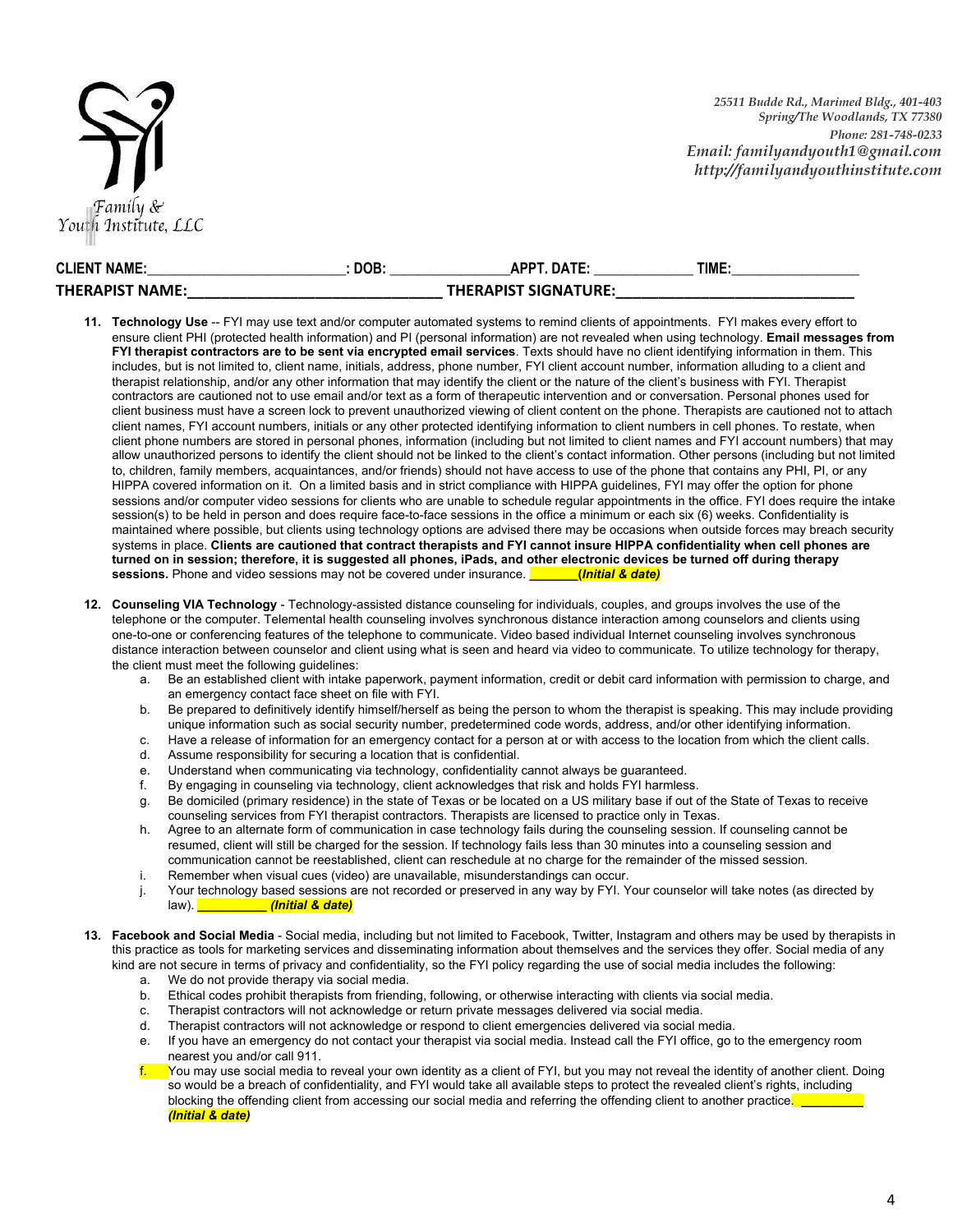

*25511 Budde Rd., Marimed Bldg., 401-403 Spring/The Woodlands, TX 77380 Phone: 281-748-0233 Email: familyandyouth1@gmail.com http:/ familyandyouthinstitute.com*

| <b>CLIENT NAME:</b>    | <b>DOB</b> | <b>DATF</b><br><b>ADDT</b>  | TIME |
|------------------------|------------|-----------------------------|------|
| <b>THERAPIST NAME:</b> |            | <b>THERAPIST SIGNATURE:</b> |      |

**14. Therapist/Supervisor Scope of Competence** – I understand FYI therapist contractors maintain and will provide upon request detailed education and licensure information. I have been informed of my therapist's scope of competence, education, and licensure. **\_\_\_\_\_\_\_\_\_\_\_***\_(Initial & date)*

# **FAMILY AND YOUTH INSTITUTE LLC**

# **Counseling and Psychotherapy - Client Services Agreement & Disclosure**

# *SIGNATURE PAGE*

*Your signature below indicates you have read and fully understand the Family & Youth Institute, LLC Counseling and Psychotherapy - Client Services Agreement & Disclosure and agree to its terms. It also serves as an acknowledgement that the HIPPA privacy notice described above was made available to you.*

| <b>Print Client Name</b>                                                    | <b>Date</b>                   |
|-----------------------------------------------------------------------------|-------------------------------|
|                                                                             |                               |
|                                                                             |                               |
| <b>Client Signature</b>                                                     | <b>Date</b>                   |
|                                                                             |                               |
|                                                                             |                               |
| Clay of the second on an undian popular of Constitute Log them 10 norms old | $\mathbf{D}$ and $\mathbf{D}$ |

*Signature of parent or guardian required for clients less than 18 years old. Date*

*\*\*It is requested that parent or guardian AND minor client Age 17 sign the documents\*\* \*\*Clients age 18 and older must sign documents themselves. To communicate information to parents regarding client sessions, clients will need to have a permissions to release information form on file.\*\**

## *COMPLAINTS:*

A person who provides professional counseling services to clients must be licensed, unless exempted by State Law. A consumer who wishes to file a complaint against an individual licensed by the Texas Licensure Board may call: 1-800-8213205 or 512-305-7700, or may visit the Website at [www.](http://www.dshs.state.tx.us/counselor)bhec.texas.gov, or write to Behavior Health Executive Council, 33 Guadalupe *St., Suite 3-900, Austin, TX 79701.*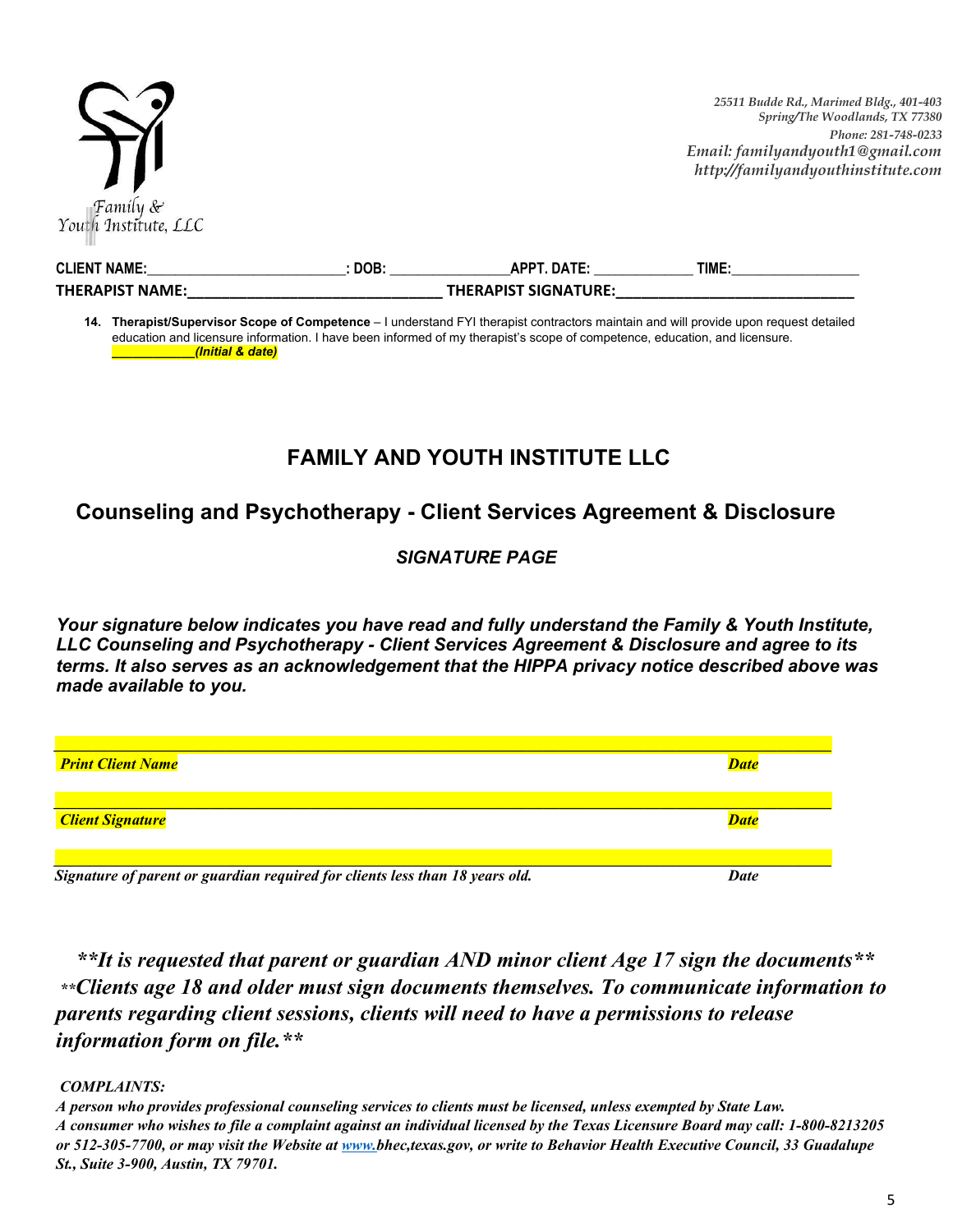

| <b>CLIENT NAME:</b>    | DOB: | APPT NATF                   | TIME. |
|------------------------|------|-----------------------------|-------|
| <b>THERAPIST NAME:</b> |      | <b>THERAPIST SIGNATURE:</b> |       |

# **Consent To Treat – This form must be included in each minor client's file.**

In order for minor children to receive psychological services, it is necessary for the parent or legal guardian to grant permission for such services to occur.

| Names and date of birth of child(ren) to receive psychological services:                                                       |                                                                                                                                                                                                                                                                                                                 |
|--------------------------------------------------------------------------------------------------------------------------------|-----------------------------------------------------------------------------------------------------------------------------------------------------------------------------------------------------------------------------------------------------------------------------------------------------------------|
| Date of Birth<br>Name                                                                                                          |                                                                                                                                                                                                                                                                                                                 |
| Date of Birth<br>Name                                                                                                          |                                                                                                                                                                                                                                                                                                                 |
| Name<br><u> 1980 - Jan James James Barnett, fransk politik (d. 1980)</u>                                                       | Date of Birth                                                                                                                                                                                                                                                                                                   |
| Relationship to child(ren) of person requesting services:                                                                      |                                                                                                                                                                                                                                                                                                                 |
| Parent<br>Stepparent<br>Guardian                                                                                               | Grandparent<br>Other                                                                                                                                                                                                                                                                                            |
| No Are you the legal parent or custodian to above-named children?<br>Yes<br>health care.                                       | If you are a divorced parent, a stepparent, a grandparent, a guardian, or other, you will be asked to provide a copy of the court order which names you<br>the legal custodian of the above children. We must have the entire document and must be able to verify your right to consent independently to mental |
| Yes<br>psycho-therapeutic treatment for the above minor.                                                                       | No N/A I have provided/will provide proof, by court documents, that I have the legal right to request counseling or                                                                                                                                                                                             |
|                                                                                                                                | If the answer to any of the above questions is "No," counseling services cannot be provided to the above named child(ren) until a copy of the<br>court order naming you the legal custodian is provided to this office and/or a signed FYI Consent to Treat form is received from both parents.                 |
| I acknowledge that:<br>❖<br>nature and course of treatment of the child(ren).<br>❖                                             | Both natural parents, even though divorced, may have a right to obtain from the provider named below information regarding the<br>This treatment may also include referral to other appropriate State, Private, and/or County agencies for further counseling.                                                  |
| (Parent/Guardian), hereby give my consent for<br>(Therapist Name) of the Family & Youth Institute, LLC.<br>or psychotherapy by | (Child's Name) to receive counseling                                                                                                                                                                                                                                                                            |
| These services may include: (Check all that apply)                                                                             |                                                                                                                                                                                                                                                                                                                 |
| () Clinical Service<br>( ) Psychological Testing                                                                               | Counseling,                                                                                                                                                                                                                                                                                                     |
| ( ) Play Therapy<br>$( )$ Psycho-education                                                                                     | $($ ) other services                                                                                                                                                                                                                                                                                            |
|                                                                                                                                | Date $/$                                                                                                                                                                                                                                                                                                        |
| Name of Client<br>Signature                                                                                                    |                                                                                                                                                                                                                                                                                                                 |
| Name of Parent/Guardian                                                                                                        | Date:<br>Signature if client is a minor                                                                                                                                                                                                                                                                         |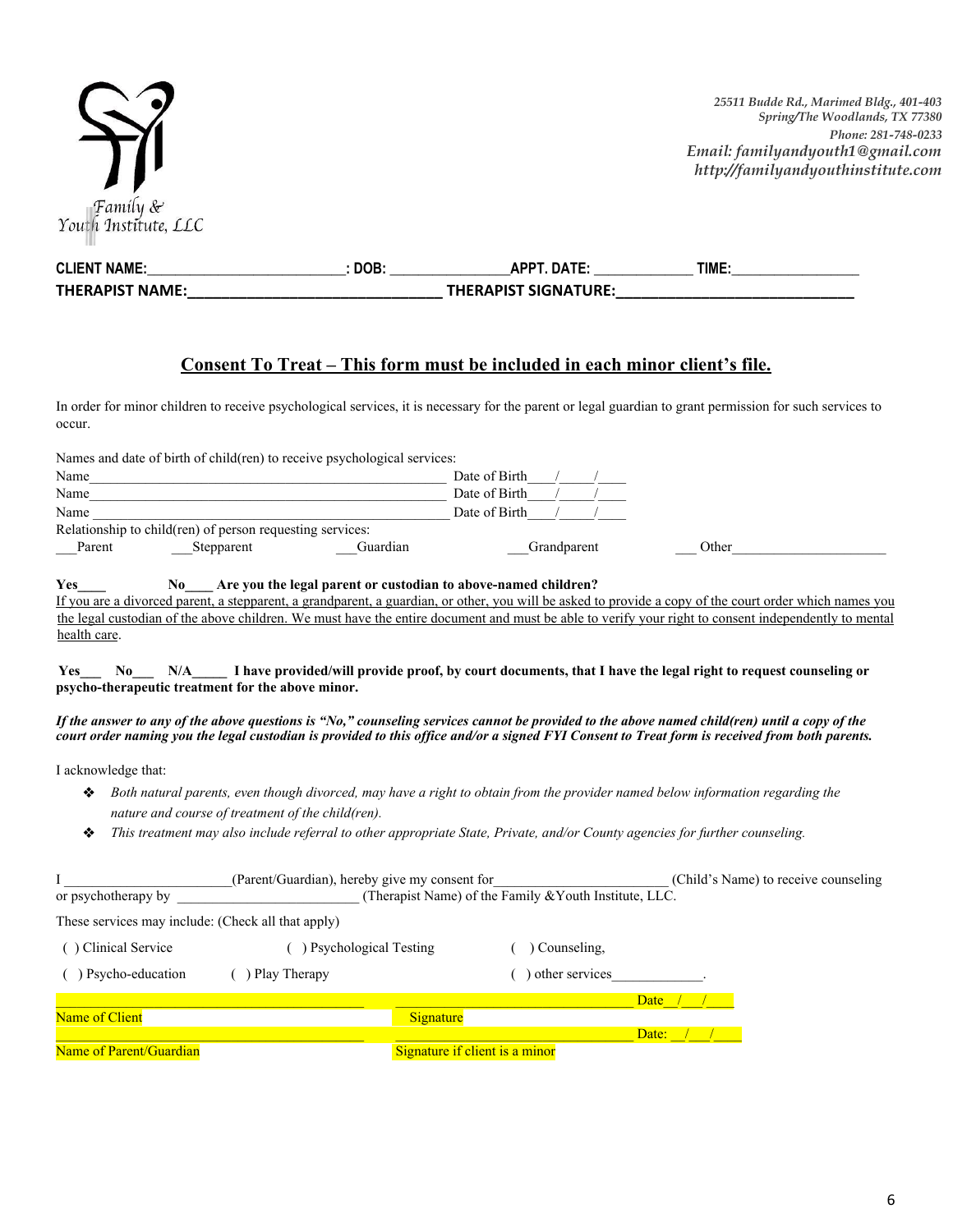

| <b>CLIENT NAME:</b>    | DOB: | <b>APPT. DATE:</b>          | TIME: |
|------------------------|------|-----------------------------|-------|
| <b>THERAPIST NAME:</b> |      | <b>THERAPIST SIGNATURE:</b> |       |
|                        |      |                             |       |

#### **Credit/Debit Card/ Checking Account Payment Authorization**

| <b>Client Name:</b> | <b>Responsible Party:</b>                                                             |
|---------------------|---------------------------------------------------------------------------------------|
|                     | (Card Owner's Name) authorize Family & Youth Institute, LLC, to charge my sessions or |
|                     | copayments to my credit or debit card account as referenced below:                    |

#### **Payment Options: (Present your card for each session you want to charge.)**

**\_\_\_** 1. Charge my account for **all** of my sessions/ co-payments as they occur.

\_\_\_ 2. Charge my account **only when I do not pay by check or cash.**

**\_\_\_** 3. Charge my account for my **current balance due** in the amount of \$\_\_\_\_\_\_\_\_\_\_\_\_.

### **NOTE**: **A fee of \$80 WILL BE CHARGED TO YOUR CREDIT/DEBIT CARD ON FILE WITH US FOR ANY MISSED APPOINTMENTS THAT ARE NOT CANCELLED 24 BUSINESS HOURS PRIOR TO THE APPOINTMENT TIME.**

|                         | <b>Credit Card Account Information:</b>           |                          |                  |           |
|-------------------------|---------------------------------------------------|--------------------------|------------------|-----------|
| Credit Card#:           |                                                   | Exp. Date $\frac{1}{2}$  | CVC Code:        | Zip Code: |
| Discover                | Master Card                                       | Visa                     | American Express | Discover  |
|                         |                                                   | Date:                    |                  |           |
|                         | <b>Signature of Authorized Credit Card Holder</b> |                          |                  |           |
|                         | *Debit Card Account Information:                  |                          |                  |           |
| Debit Card#:            |                                                   | Exp. Date: $\frac{1}{2}$ | CVC Code:        | Zip Code: |
| Visa                    | MasterCard                                        | Discover                 | American Express | Visa      |
|                         |                                                   | Date:                    |                  |           |
|                         | Signature of Authorized Card Holder               |                          |                  |           |
|                         | ** Health Savings Account Information:            |                          |                  |           |
| <b>HSA Card Number:</b> |                                                   | Exp. Date: $\frac{1}{2}$ | CVC Code:        | Zip Code: |
| Visa                    | <b>MasterCard</b>                                 | Discover                 | American Express | Visa      |
|                         |                                                   | Date: $\sqrt{ }$         |                  |           |
|                         |                                                   |                          |                  |           |

Signature of Authorized Card Holder

**In the event that I have not paid on my account within 90 days after services have been rendered, I agree to allow Family & Youth Institute, LLC to charge my account for the balance due. I also agree to allow Family & Youth Institute, LLC to charge a \$150.00 (one-hundred, fifty dollars) fee for any missed appointments that do not follow cancellation guidelines provided in the FYI disclosure statement (Item 7)** *. ( Note: A sliding scale client's late cancellation fee will be adjusted according to their agreed, upon qualifying session rate.)*

**Date:** / / / Signature of Authorized Card Holder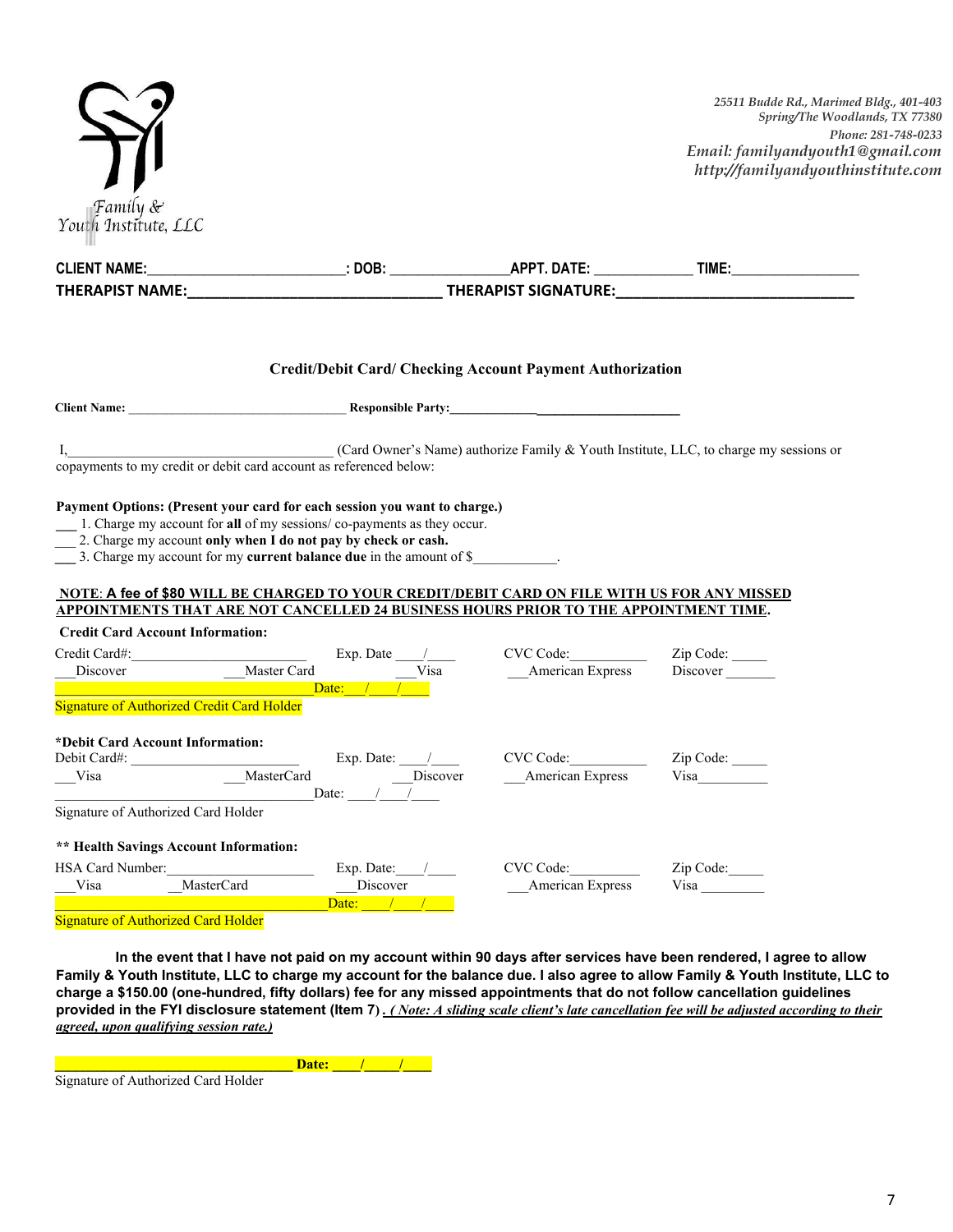|  |  | Family &<br>Youth Institute, LLC |  |
|--|--|----------------------------------|--|
|  |  |                                  |  |

| CLIENT NAME:____________________________: DOB: ___________________APPT. DATE: ________________TIME:___________                                                                                                                   |                                |                    |
|----------------------------------------------------------------------------------------------------------------------------------------------------------------------------------------------------------------------------------|--------------------------------|--------------------|
|                                                                                                                                                                                                                                  |                                |                    |
|                                                                                                                                                                                                                                  |                                |                    |
|                                                                                                                                                                                                                                  |                                |                    |
|                                                                                                                                                                                                                                  | <b>CLIENT INFORMATION FORM</b> |                    |
|                                                                                                                                                                                                                                  |                                | Date Open: Closed: |
| <b>CLIENT INFORMATION</b>                                                                                                                                                                                                        |                                |                    |
| Client Name $\frac{1}{\sqrt{1-\frac{1}{2}}}\sqrt{1-\frac{1}{2}}$                                                                                                                                                                 |                                |                    |
| Gender: $M$ $F$ $\overline{F}$                                                                                                                                                                                                   |                                |                    |
| City: Client Address F<br>Client Address Client Employer/School Client Employer/School Phone Client Employer/School Client Employer/School Phone Client Employer/School Phone C                                                  |                                |                    |
|                                                                                                                                                                                                                                  |                                |                    |
| Client TEXAS DRIVER'S LICENSE NO. ____________Client SS#:________________________                                                                                                                                                |                                |                    |
| PARENT/GUARDIAN INFORMATION                                                                                                                                                                                                      |                                |                    |
| If a client is a minor please provide parents' names, addresses, dates of birth, and phone numbers.                                                                                                                              |                                |                    |
|                                                                                                                                                                                                                                  |                                |                    |
|                                                                                                                                                                                                                                  |                                |                    |
|                                                                                                                                                                                                                                  |                                |                    |
|                                                                                                                                                                                                                                  |                                |                    |
|                                                                                                                                                                                                                                  |                                |                    |
|                                                                                                                                                                                                                                  |                                |                    |
| IF OTHER THAN PARENT: Financial Guarantor Name:<br>Guarantor Address City: City: City: City: City: City: City: City: City: City: City: City: City: City: City: City: City: City: City: City: City: City: City: City: City: City: |                                |                    |
|                                                                                                                                                                                                                                  |                                |                    |
| Guarantor Employer<br>Guarantor Driver License#: SS#: SS#: DOB: /////                                                                                                                                                            |                                |                    |
|                                                                                                                                                                                                                                  |                                |                    |
| Emergency Contact:<br>Name: Name: Name: Phone: (1)                                                                                                                                                                               |                                |                    |
| Nearest Relative Not Living With You: Relationship: Relationship: 2012                                                                                                                                                           |                                |                    |
|                                                                                                                                                                                                                                  | $\overline{\text{Phone}}$ :    |                    |
|                                                                                                                                                                                                                                  |                                |                    |
| Address: Phone : Phone :                                                                                                                                                                                                         |                                |                    |
| Referred You: Phone:                                                                                                                                                                                                             |                                |                    |
|                                                                                                                                                                                                                                  |                                |                    |
| I understand and agree that I am ultimately responsible for the balance on my account for all services rendered. I have completed the above answers                                                                              |                                |                    |
| and certify this information is true and correct to the best of my knowledge. I agree to notify you of any changes in status for the above information.                                                                          |                                |                    |

| <b>Signature of Client</b>                    | Dafe              |  |
|-----------------------------------------------|-------------------|--|
|                                               |                   |  |
|                                               |                   |  |
| <b>Signature of Parent/Guardian/Guarantor</b> | Dafe <sup>1</sup> |  |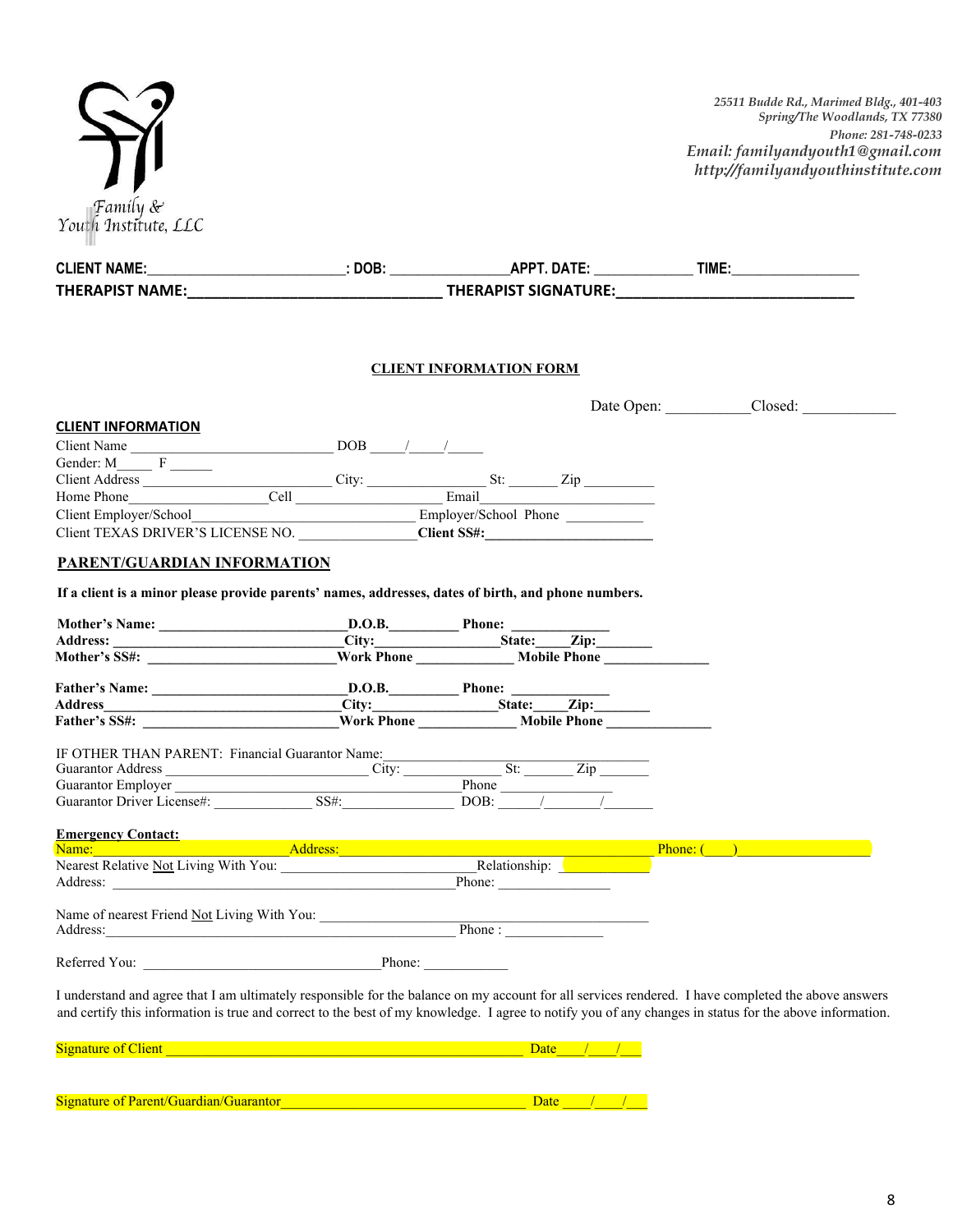

| <b>CLIENT NAME:</b>    | DOB: | <b>APPT. DATE</b>           | TIME. |
|------------------------|------|-----------------------------|-------|
| <b>THERAPIST NAME:</b> |      | <b>THERAPIST SIGNATURE:</b> |       |

## **INSURANCE BENEFITS VERIFICATION FORM**

This form must be thoroughly completed. We will be unable to file your insurance claims without this information and you **will be financially responsible for the full amount of each session.**

# **CLIENT INFORMATION**

|                                                                                                                                                                                                                                      |  | DOB: $\angle$ $\angle$ $\angle$ Gender: $\angle$ M F |  |
|--------------------------------------------------------------------------------------------------------------------------------------------------------------------------------------------------------------------------------------|--|------------------------------------------------------|--|
| Client's relationship to insured:                                                                                                                                                                                                    |  |                                                      |  |
|                                                                                                                                                                                                                                      |  |                                                      |  |
|                                                                                                                                                                                                                                      |  |                                                      |  |
| Client/'Email: Client Fax: Client Fax:                                                                                                                                                                                               |  |                                                      |  |
|                                                                                                                                                                                                                                      |  |                                                      |  |
| <b>INSURED INFORMATION</b>                                                                                                                                                                                                           |  |                                                      |  |
|                                                                                                                                                                                                                                      |  |                                                      |  |
|                                                                                                                                                                                                                                      |  |                                                      |  |
|                                                                                                                                                                                                                                      |  |                                                      |  |
|                                                                                                                                                                                                                                      |  |                                                      |  |
| Insurance Co. Name: Insurance Type: $\Box$ HMO $\Box$ PPO $\Box$ EAP $\Box$                                                                                                                                                          |  |                                                      |  |
| Phone No. for Mental/Nervous or Member Services: (___) __________________________                                                                                                                                                    |  |                                                      |  |
| Secondary Carrier: Phone No.: (D)                                                                                                                                                                                                    |  |                                                      |  |
|                                                                                                                                                                                                                                      |  |                                                      |  |
| Complete only if you have called your insurance company for the information requested below:                                                                                                                                         |  |                                                      |  |
| Have you made the initial call to your insurance company prior to your first session to inquire about pre-authorization of<br>benefits? Y/N                                                                                          |  |                                                      |  |
| Pre-certify: □ yes □ no Phone: <u>Authorization #</u><br>Coverage Start Date: <u>Expiration Date:</u>                                                                                                                                |  |                                                      |  |
|                                                                                                                                                                                                                                      |  |                                                      |  |
| Deductible: _____________ Met? Y/N Remaining \$: ___________Co-pay \$: ___________                                                                                                                                                   |  |                                                      |  |
| I hereby authorize release of information necessary to file a claim with my insurance company to                                                                                                                                     |  |                                                      |  |
|                                                                                                                                                                                                                                      |  |                                                      |  |
| Family & Youth Institute, LLC, and ASSIGN BENEFITS OTHERWISE PAYABLE TO Family & Youth Institute. I<br>understand that I am financially responsible for any balance not covered by my insurance carrier. A copy of this signature is |  |                                                      |  |
|                                                                                                                                                                                                                                      |  |                                                      |  |

**as valid as the original.**

 $SIGNATURE:$  Date:  $\frac{1}{2}$  Date:  $\frac{1}{2}$  Date:  $\frac{1}{2}$  Date:  $\frac{1}{2}$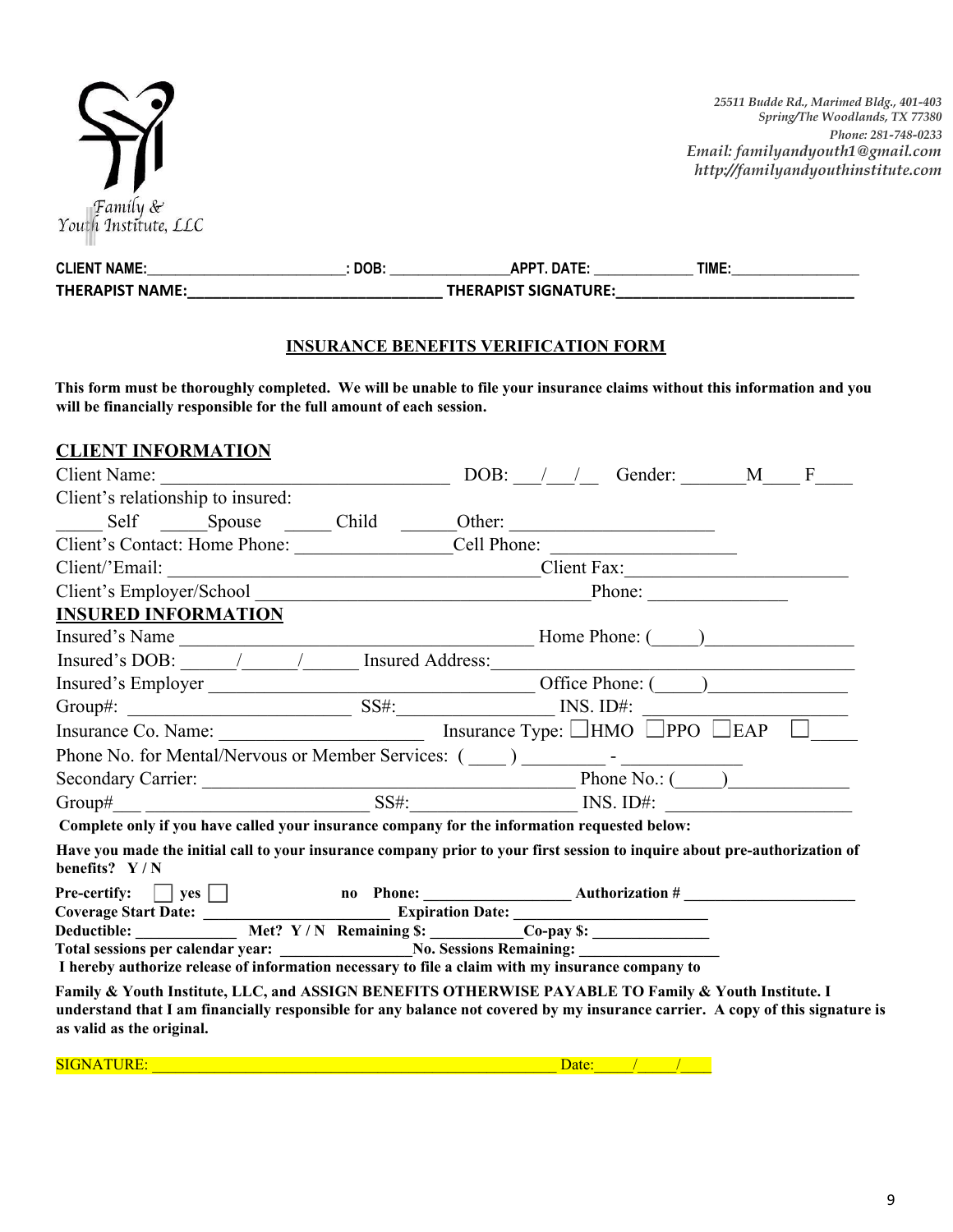

| <b>CLIENT NAME:</b>    | DOB: | DATE.<br><b>ADDT</b>        | TIME. |
|------------------------|------|-----------------------------|-------|
| <b>THERAPIST NAME:</b> |      | <b>THERAPIST SIGNATURE:</b> |       |

# **Signature of Patient or Guardian/Policy Holder**

I hereby authorize my therapist/counselor to release any information acquired in the course of my examination or treatment necessary to satisfy mental health insurance claims. I realize that my insurance carriers may require detailed personal information about my **psychotherapy in order to certify and/or authorize payment for my sessions.**

| <b>Client Signature</b>          |  |  |
|----------------------------------|--|--|
| <b>Parent/Guardian Signature</b> |  |  |
| <b>Insured's Signature</b>       |  |  |

## **Certification of Sessions**

You are responsible for verifying benefits, obtaining referrals from primary care physicians and pre-certifying your sessions unless we are contracted as a

**provider from your insurance company.** Failure to contact your insurance company for pre-authorization usually results in a denial of payment. In this case we

must hold you financially responsible for the full amount due for all services performed. \_\_\_\_\_\_\_\_\_\_\_ (Initial and date)

\_\_\_\_\_\_\_\_\_\_\_\_\_\_\_\_\_\_\_\_\_\_\_\_\_\_\_\_\_\_\_\_\_\_\_\_\_\_\_\_\_\_\_\_\_\_\_\_ Date: \_\_\_\_\_/\_\_\_\_\_/\_\_\_\_\_

#### **Financial Responsibility**

Ultimately, you are responsible for the total amount due including any amount not covered by your insurance company except when covered **by insurance companies with whom we are a contracted network provider.** Please understand, your insurance company does not guarantee payment of any claim we submit.

I accept full financial responsibility for my account as described above with Family & Youth Institute. I also understand and agree that charges to my account will be subjected to a late charge of 1.5% per month on any unpaid balance. I agree to pay for any \$35.00 per check for returned checks.

Signature of Responsible Party

### **Filing Insurance Claims**

Request to File Benefits -- It is my request that the Family & Youth Institute file charges with my insurance company and I agree to pay any and all **deductible and copayments at the time services are rendered.**

Signature of Responsible Party

#### **Assignment of Benefits**

We will accept assignment of benefits under the following conditions: (1) deductibles and copayments are paid at the time services are rendered or within 30 days of receiving a bill and (2) completed and signed intake forms are provided to our office by the patient in a timely manner. Please note that insurance companies have time limits on the amount of time we are allowed to submit a claim. \_\_\_\_\_\_\_\_ (Initial and date) I agree to assign my benefits to the Family and Youth Institute.

Signature of Responsible Party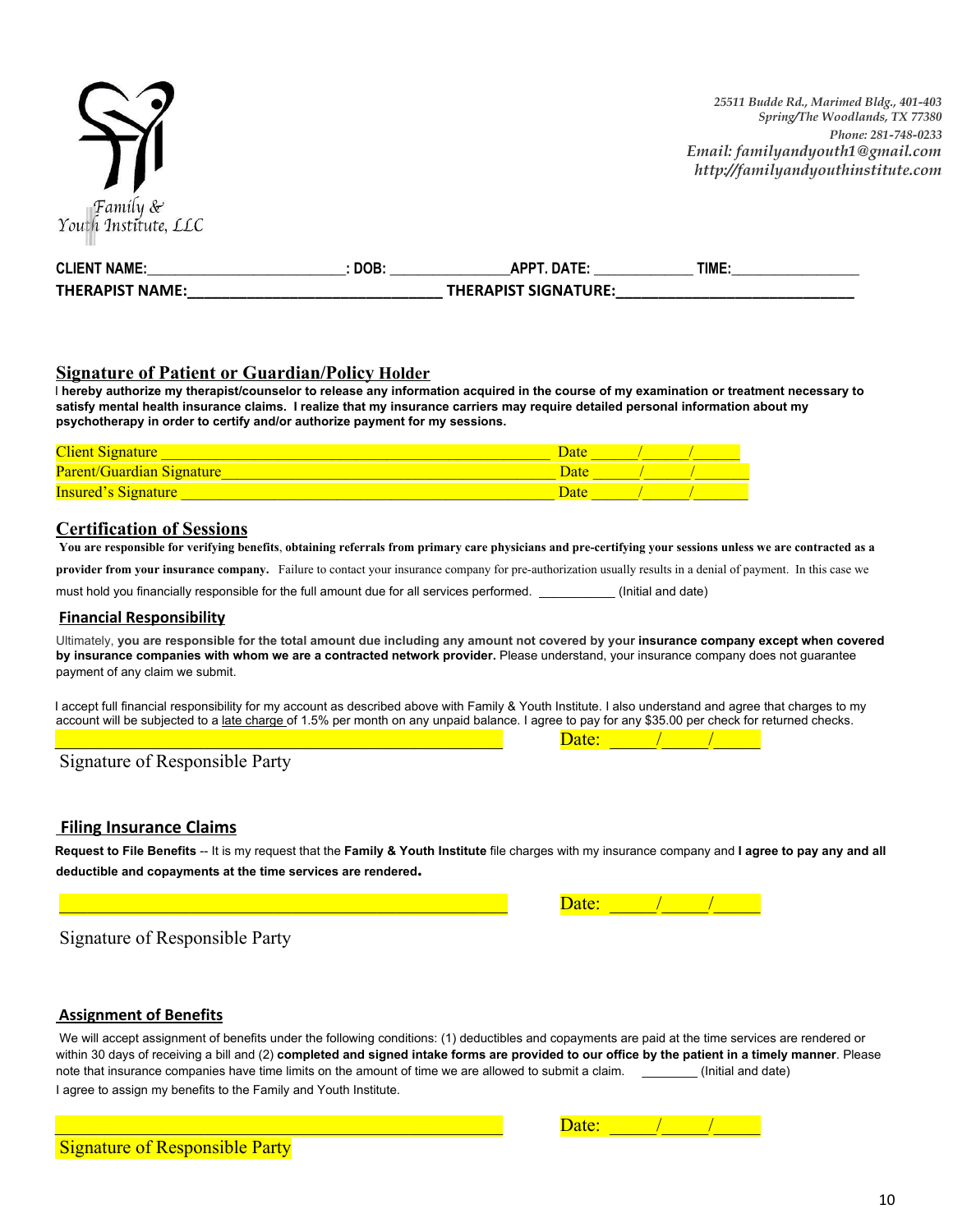

*25511 Budde Rd., Marimed Bldg., 401-403 Spring/The Woodlands, TX 77380 Phone: 281-748-0233 Email: familyandyouth1@gmail.com http:/ familyandyouthinstitute.com*

|                                                                                               |                                                                                | CLIENT NAME:___________________________: DOB: __________________APPT. DATE: ________________TIME:_____________                                                                             |
|-----------------------------------------------------------------------------------------------|--------------------------------------------------------------------------------|--------------------------------------------------------------------------------------------------------------------------------------------------------------------------------------------|
|                                                                                               |                                                                                |                                                                                                                                                                                            |
|                                                                                               | <b>Consent to Release of Information/Records</b>                               |                                                                                                                                                                                            |
|                                                                                               |                                                                                |                                                                                                                                                                                            |
| YOUR MINOR CHILD'S THERAPEUTIC INFORMATION.                                                   |                                                                                | THIS IS TO BE COMPLETED FOR ANY PERSON WHO HAS PERMISSION TO RECEIVE OR DISCUSS YOUR OR                                                                                                    |
|                                                                                               |                                                                                | FOR MINOR CLIENTS THIS FORM IS COMPLETED FOR ANY PERSON WHO IS NOT A LEGAL GUARDIAN OR<br><b>BIOLOGICAL PARENT IF THAT PERSON WILL BE RECEIVING CLIENT INFORMATION OR PARTICIPATING IN</b> |
|                                                                                               |                                                                                | <u>CLIENT SESSIONS. THIS INCLUDES STEP-PARENTS, CHILD CARE PROVIDERS, GRANDPARENTS, AND OTHRR.</u>                                                                                         |
|                                                                                               |                                                                                |                                                                                                                                                                                            |
|                                                                                               |                                                                                | I<br>hereby authorize<br>(Client/Parent / Guardian's Name) (Physician/School/Non-biological Parent/Guardian)                                                                               |
|                                                                                               |                                                                                |                                                                                                                                                                                            |
|                                                                                               |                                                                                | to <u>Clinician at FYI</u> concerning confidential information pertaining to me (or my minor child).                                                                                       |
|                                                                                               |                                                                                |                                                                                                                                                                                            |
|                                                                                               |                                                                                | I<br>lereby authorize<br>(Clinician at FYI) to release confidential<br>(Clinician at FYI)                                                                                                  |
|                                                                                               |                                                                                |                                                                                                                                                                                            |
| confidential information pertaining to me (or my minor child) to                              |                                                                                | (Physician/School/ Non-biological Parent/Guardian)                                                                                                                                         |
| information.                                                                                  |                                                                                | In consideration of this consent, I hereby release the above parties from any legal liability the release of this                                                                          |
|                                                                                               |                                                                                |                                                                                                                                                                                            |
|                                                                                               |                                                                                |                                                                                                                                                                                            |
|                                                                                               |                                                                                |                                                                                                                                                                                            |
|                                                                                               | $\Box$ Psychiatric/Medical $\Box$ Psychological                                |                                                                                                                                                                                            |
|                                                                                               | $\Box$ Vocational                                                              | $\Box$ Educational                                                                                                                                                                         |
|                                                                                               | $\Box$ Unrestricted                                                            | $\Box$ Diagnosis                                                                                                                                                                           |
|                                                                                               |                                                                                |                                                                                                                                                                                            |
| $\Box$ Other – Specify                                                                        | <u>Release of the above information is required for the following purpose:</u> |                                                                                                                                                                                            |
| $\Box$ Progress Notes<br>$\Box$ Drug/Alcohol Abuse<br>$\Box$ Update Psychiatric/Psychological | $\Box$ Review of Prior Treatment                                               |                                                                                                                                                                                            |
| $\Box$ Monitor Medical Status                                                                 | $\Box$ Medication Verification                                                 |                                                                                                                                                                                            |

consent shall expire one (1) year from the date signed unless revoked earlier. \_\_\_\_\_\_\_\_\_\_(initial) \_\_\_\_/\_\_\_\_/\_\_\_(date)

\_\_\_\_\_\_\_\_\_\_\_\_\_\_\_\_\_\_\_\_\_\_\_\_\_\_\_\_\_\_\_\_\_\_\_ \_\_\_\_\_\_\_\_\_\_\_\_\_\_\_\_\_\_\_\_\_\_\_\_\_\_\_\_\_ \_\_\_\_/\_\_\_\_\_\_/\_\_\_\_\_